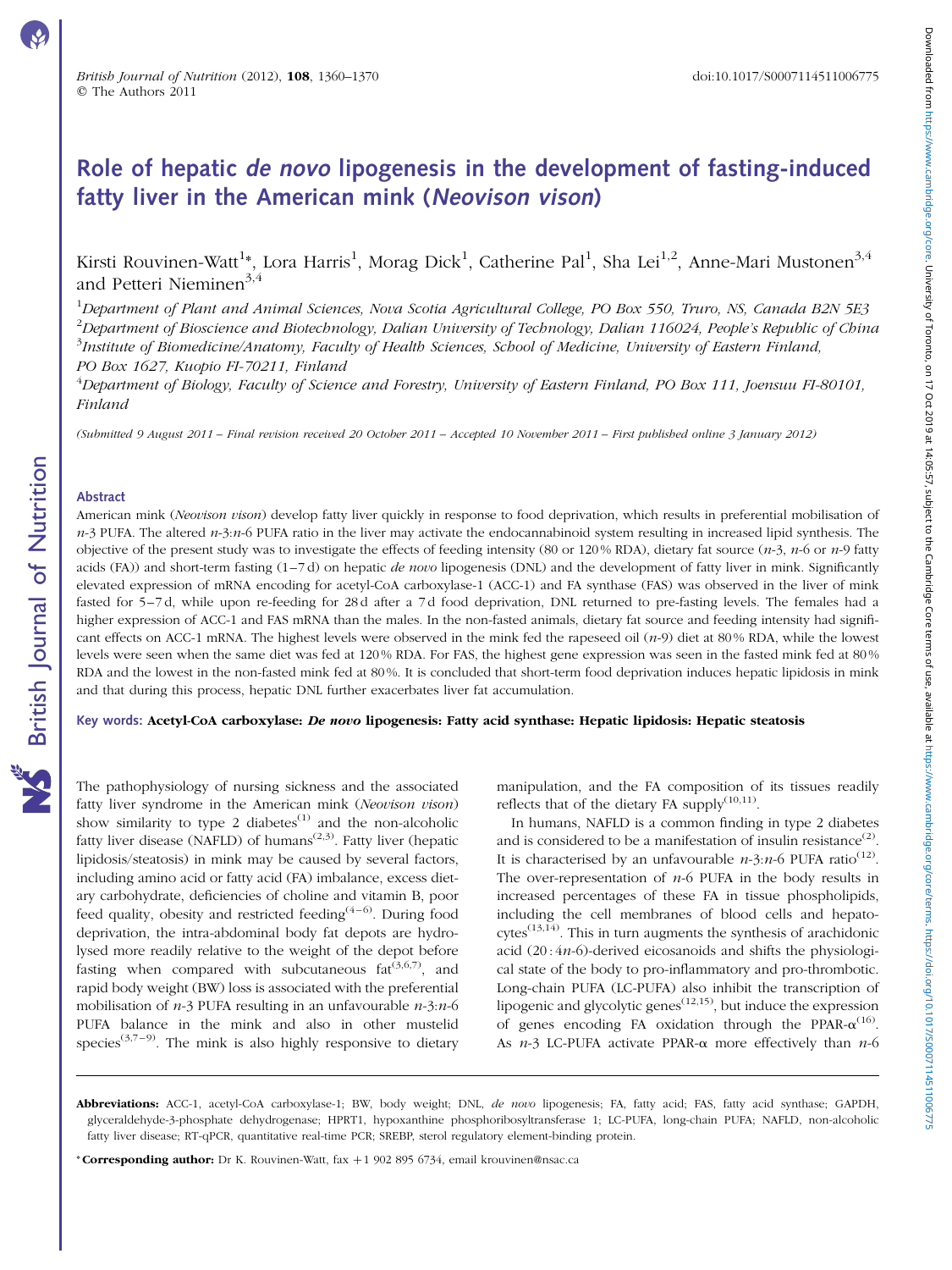$LC-PUFA$ <sup> $(17)$ </sup>, a decrease in hepatic lipid oxidation may ensue. As a result, n-3 PUFA depletion may favour FA and TAG synthesis over hydrolysis and FA oxidation and impair lipid export from the liver by suppressing VLDL secretion<sup> $(12)$ </sup>. The altered  $n-3:n-6$  PUFA ratio may also be important with regard to the activation of the endocannabinoid system, which is up-regulated in obesity<sup>(18)</sup>. Activation of the cannabinoid receptor 1 in the liver can also play a key role in increased lipid production, fatty liver and possibly diet-induced obesity<sup>(19)</sup>. These effects are mediated by the up-regulation of the lipogenic transcription factor sterol regulatory elementbinding protein (SREBP)-1c and its associated enzymes acetyl-CoA carboxylase-1 (ACC-1) and FA synthase (FAS). In obese patients with NAFLD, up-regulation of liver SREBP-1c is found concomitantly with down-regulation of hepatic PPAR- $\alpha$ , with the resulting imbalance between lipogenesis and fat oxidation determining the development of steatosis $^{(20)}$ . It is also possible that ghrelin acts at least partly by increasing endocannabinoid production in the hypothalamus causing increased food intake following fasting<sup>(18)</sup>. This suggests that endocannabinoid activation is a cause rather than a consequence of obesity. Endocannabinoids are derivatives of, for example,  $20:4n-6$  and their levels have been shown to be responsive to dietary manipulation<sup>(21)</sup> and to glucocorticoids<sup>(22)</sup>.

Based on these data, it is plausible that the over-representation of  $n-6$  PUFA in the liver, either as a result of preferential  $n-3$  PUFA mobilisation during food deprivation or due to dietary imbalance, could trigger the activation of the peripheral and central endocannabinoid pathways. This activation may be responsible for many of the key features observed in the metabolic syndrome including obesity, insulin resistance and hepatic lipidosis. The goal of the present study was to investigate the effects of dietary allowance, food deprivation and FA nutrition on the aetiology of the fatty liver syndrome in mink, and elucidate the role of hepatic *de novo* lipogenesis (DNL) in liver fat accumulation.

### Experimental methods

### Animal experiments

In Expt I, sixty standard black mink (thirty males and thirty females), 9 months of age, were used to investigate the timeline and characterise the development of hepatic lipidosis in response to food deprivation and liver recovery after re-feeding. For each group, five male and five female mink were fasted for 0, 1, 3, 5 and 7 d, while one group was fasted for 7 d followed by normal feeding for 28 d during January to February (re-fed group; RF). The diet fed before and after fasting contained 32·3 % DM, 3·3 % ash, 13·5 % protein, 6·7 % lipid and 8·7 % carbohydrate of fresh weight, and 5·65 MJ metabolisable energy/kg (Nova Feeds). In Expt II, seventy-two (thirty-six males and thirty-six females), 5-month-old mink of the standard black colour type were used. The mink were divided into three groups with three different diets containing  $4.7\%$  herring oil (n-3 LC-PUFA), soyabean oil ( $n-6$  PUFA) or rapeseed oil ( $n-9$  MUFA, intermediate  $n-3:n-6$  PUFA ratio; Table 1). The basal diet consisted of cod filleting offal, pork liver and spleen, extruded barley, maize gluten meal, vitamin–mineral premix, and water. Each diet was fed at 80 or 120 % of the RDA based on the metabolic BW of mink $(23)$ . The mink were fed with the experimental diets for 10 weeks from September to December. Of the mink representing each diet and feeding intensity, one-half were fasted for 5 d and the rest were fasted overnight (14 h) before being anaesthetised. In both experiments, the animals were anaesthetised with a combination of xylazine (3·4 mg/ kg BW) and ketamine hydrochloride (8·5 mg/kg BW) given as intramuscular injections, and euthanised with an intracardiac injection of pentobarbital sodium (106 mg/kg BW). Following euthanasia, samples were obtained from various internal organs and tissues, snap-frozen in liquid  $N_2$  and stored at  $-80^{\circ}$ C for subsequent analyses. The FA profiles of all experimental diets have been reported previously<sup> $(3,7)$ </sup>.

# Table 1. Nutrient composition and fatty acid profiles of the diets used in Expt II (Least square mean values with their standard errors)

|                              | Experimental diet    |            |                    |            |                    |            |  |  |  |
|------------------------------|----------------------|------------|--------------------|------------|--------------------|------------|--|--|--|
|                              | Herring oil          |            | Soyabean oil       |            | Rapeseed oil       |            |  |  |  |
|                              | Ls mean              | <b>SEM</b> | Ls mean            | <b>SEM</b> | Ls mean            | <b>SEM</b> |  |  |  |
| Composition (as fed)         |                      |            |                    |            |                    |            |  |  |  |
| $%$ DM                       | 39.08                | 0.74       | 39.77              | 0.91       | 39.49              | 0.46       |  |  |  |
| $%$ CP                       | $15-10$              | 0.30       | $15-63$            | 0.51       | 14.83              | 0.31       |  |  |  |
| % CF                         | $6 - 72$             | 0.43       | 7.66               | 0.91       | 6.52               | 0.49       |  |  |  |
| $%$ CHO                      | 12.50                | 0.84       | 13-48              | 0.19       | 13.86              | 0.48       |  |  |  |
| % Ash                        | 4.04                 | 0.19       | 3.84               | 0.19       | 3.75               | 0.32       |  |  |  |
| Metabolisable energy (MJ/kg) | 6.36                 | 0.10       | 6.90               | 0.30       | 6.41               | 0.12       |  |  |  |
| Fatty acid profile (mol%)    |                      |            |                    |            |                    |            |  |  |  |
| <b>Total SFA</b>             | $25.71^{a}$          | 0.46       | $20.38^{b}$        | 0.41       | $14.90^{\circ}$    | 0.46       |  |  |  |
| Total MUFA                   | $53.17^a$            | 0.29       | 20.99 <sup>b</sup> | 0.29       | $53.85^a$          | 0.29       |  |  |  |
| Total n-6 PUFA               | $10.83^\circ$        | 0.55       | 47.56 <sup>a</sup> | 0.55       | 22.61 <sup>b</sup> | 0.55       |  |  |  |
| $20:5n-3$                    | 4.05 <sup>a</sup>    | 0.07       | $0.82^{b}$         | 0.07       | $0.54^{\circ}$     | 0.07       |  |  |  |
| $22:6n-3$                    | $3.40^a$             | 0.18       | $1.52^{b}$         | 0.18       | 1.03 <sup>b</sup>  | 0.18       |  |  |  |
| Total n-3 PUFA               | $10.29^{\mathrm{a}}$ | 0.29       | $10.97^{\rm a}$    | 0.29       | $8.57^{b}$         | 0.29       |  |  |  |
| n-3:n-6 PUFA                 | $0.95^{\rm a}$       | 0.03       | $0.23^{\circ}$     | 0.03       | $0.38^{b}$         | 0.03       |  |  |  |

Ls, least square; CP, crude protein; CF, crude fat; CHO, carbohydrates.

 $c$  Least square mean values within a row with unlike superscript letters were significantly different ( $P$ < 0.05).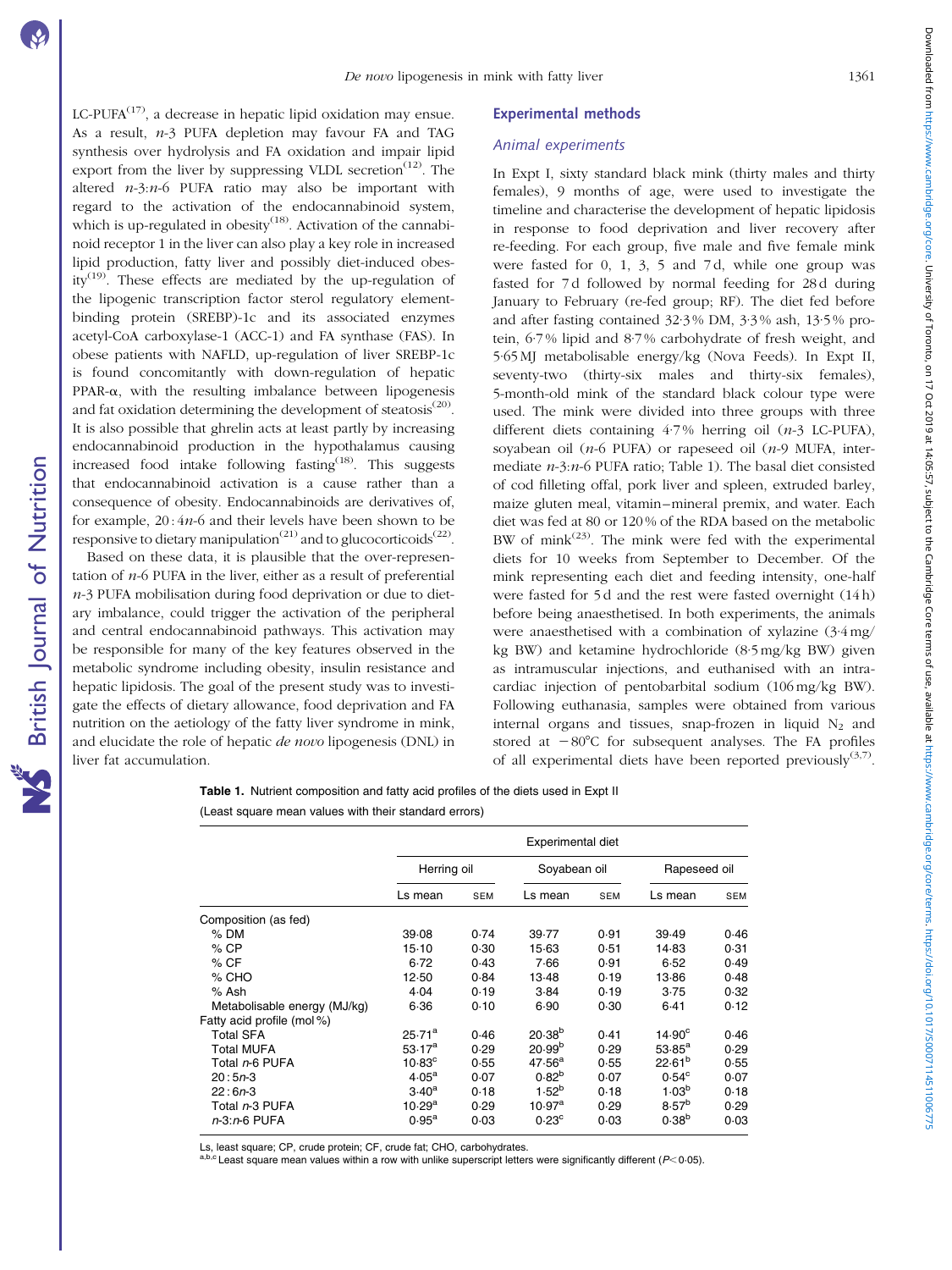For further details on these and on the analytical methods of FA determination, see Rouvinen-Watt et  $al^{(3)}$  (Expt I) and  $Dick^{(7)}$  (Expt II). All procedures were carried out in accordance with the guidelines of the Canadian Council on Animal  $Care^{(24)}$  and were approved by the Nova Scotia Agricultural College Animal Care and Use Committee (Expt I: ACUC file no. 2006-089; Expt II: ACUC file no. 2007-041).

## Molecular biology assays

RNA extraction and purification. Total RNA content from the liver tissue was extracted using the RNeasy kit with QIAshredder homogenisers following the manufacturer's protocol (Qiagen). The purity of the isolated RNA was evaluated for potential protein, salt and ethanol contamination based on the ratio of absorbance readings at 260 and 280 nm  $(A_{260}/A_{280})$  and 260 and 230 nm  $(A_{260}/A_{230})$  using the Nanodrop ND1000 spectrophotometer (Thermo Fisher Scientific). The quality was assessed by 0·7 % agarose gel electrophoresis based on intact 28S and 18S ribosomal RNA bands. Following RNA isolation, first-strand complementary DNA was synthesised from  $1 \mu$ g of total RNA using MultiScribe<sup>TM</sup> RT primed with random primers, according to the manufacturer's protocol (High-Capacity complementary DNA Reverse Transcription Kit with RNAse Inhibitor; Applied Biosystems).

Gene sequencing. In order to obtain mink-specific sequences, forward and reverse primers were designed based on published canine, murine and human sequences using the GenBank and Primer3 databases (Whitehead Institute for Biomedical Research). The primers used for generating the mink sequences, the length of the resulting amplicons and the GenBank accession numbers are listed in Table 2. For hypoxanthine phosphoribosyltransferase 1 (HPRT1) primers, see also Pelletier et  $al^{(25)}$ . For PCR amplification, the reverse transcription product  $(1 \mu l)$  was used as the template with  $20 \text{ mm-Tris-Cl}$  (pH  $8.4$ ), 50 mm-KCl, 1.5 mm-MgCl<sub>2</sub>, 0.2 mm each deoxyribonucleotide triphosphate,  $0.24 \mu M$  of each forward and reverse primer and 0·8 units of Taq Polymerase (Invitrogen), using the Dyad<sup>®</sup> Peltier Thermal Cycler (Bio-Rad). The PCR products were purified (Montage™ PCR Clean Up kit; Millipore) and sequenced at the Atlantic Research Centre for Agricultural Genomics at Nova Scotia Agricultural College using the Applied Biosystems 3130 DNA analyser (Life Technologies). Mink-specific gene sequences were generated for ACC-1, FAS and HPRT1. These nucleotide sequences, the inferred amino acid sequences and their GenBank accession numbers are reported in [Table 3](#page-3-0).

Quantitative real-time PCR. For developing the quantitative real-time PCR (RT-qPCR) assays for the target gene mRNA,

forward and reverse primers were designed based on the generated mink sequences presented in [Table 3](#page-3-0). Quantification of mRNA was done by RT-qPCR using the Lightcycler®480 II instrument (Roche) at the Atlantic Research Centre for Agricultural Genomics and reported according to the Bustin et  $al$ .<sup>(26)</sup> MIQE guidelines. RT-qPCR assays were optimised for the quantification of mRNA encoding for the target proteins (i.e. genes of interest) using two reference genes, glyceraldehyde-3-phosphate dehydrogenase (GAPDH) and HPRT1, as normalising controls. Both have been recommended as stable reference genes for studies in the development of hepatic steatosis<sup> $(27)$ </sup>. To quantify the mRNA of interest, copy RNAbased standards were prepared using the T7 promoter method $^{(28)}$ . Each sample was run in triplicate with an acceptable  $CV < 10\%$ . [Table 4](#page-4-0) displays the forward and reverse primers used for the qPCR assays for quantification of the mRNA levels of the target genes in mink liver tissue.

RT-qPCR conditions for a 10  $\mu$ l reaction were as follows: 1  $\mu$ l of a 1:10 dilution of sample complementary DNA,  $1 \times$ GoTaq<sup>®</sup> Flexi buffer (Promega), MgCl<sub>2</sub>, 0·2 mm each deoxyribonucleotide triphosphate, specific forward and reverse primers [\(Table 4\)](#page-4-0), fluorescent reporter dye and 0·8 units of GoTaq<sup>®</sup> HotStart Polymerase (Promega). GAPDH and HPRT1 RT-qPCR assay conditions included  $2.5$  mm-MgCl<sub>2</sub>,  $0.4 \mu$ m each primer and  $1 \times$  EvaGreen<sup>®</sup> (Biotium). ACC-1 and FAS RT $qPCR$  assay conditions included 5 and 6 mm-MgCl<sub>2</sub>, respectively,  $0.4 \mu$ M each primer and  $0.25X SYBR^{\circledR}$  Green I (Molecular Probes, Inc.). The assay was set up on Roche 384-well plates (catalogue no. 04729749001) using the Eppendorf epMotion 5075 (BioSystems Laboratory). For all RT-qPCR assays, the thermocycling conditions on the LightCycler<sup>®</sup>  $480$  II included a hot-start pre-amplification of 2min at 95°C, PCR cycles consisting of denaturation at 95°C for 10s, annealing as specified below and extension at  $72^{\circ}$ C for 30 s. This was followed by a preconditioning step of 95°C for 10s, 65°C for 1min, 70°C for 1s and a melt cycle from 70 to 95 $\degree$ C, with five acquisitions per 1 $\degree$ C. The GAPDH real-time assay ran for forty PCR cycles, all other RT-qPCR assays for forty-five cycles. The annealing steps consisted of 61°C for 20 s (ACC-1), 65°C for 20 s (FAS), 61°C for 20 s (GAPDH) or  $60^{\circ}$ C for  $30s$  (HPRT1). The mRNA expression levels are reported as the ratio of the expression of genes of interest:reference genes. In Expt I, GAPDH was used as the reference, while in Expt II, HPRT1 was found to be non-responsive to treatments and was therefore the most suitable normalising control.

# Statistical analyses

In Expt I, the experimental design used was  $2 \times 6$  factorial with two sexes and six treatment groups. Data were analysed

Table 2. Forward and reverse primers used for PCR for generating mink-specific sequences for the target genes acetyl-CoA carboxylase-1 (ACC-1). fatty acid synthase (FAS) and hypoxanthine phosphoribosyltransferase 1 (HPRT1), length of the amplicon and the GenBank source

| Target gene         | Forward primer sequence $(5' - 3')$                                                       | Reverse primer sequence $(5' - 3')$                                     | Amplicon (bp)     | GenBank accession no./reference                                 |
|---------------------|-------------------------------------------------------------------------------------------|-------------------------------------------------------------------------|-------------------|-----------------------------------------------------------------|
| $ACC-1$             | ACATGAAGGCTGTGGTGATG                                                                      | <b>CTGTTTAGCGTGGGGATGTT</b>                                             | 652               | NM 198834<br>AY494006-1                                         |
| FAS<br><b>HPRT1</b> | <b>GAGGACGCCTTCCGATACAT</b><br>TGAACCAGGTTATGACCTAGATTTATT<br>TGAACCAGGTTATGACCTAGATTTATT | CAGAGGAGAAGGCCACAAAG<br>GGTCCTTTTCACCAGCAAGCT<br>GGCTTTGTATTTTGCTTTTCCA | 557<br>466<br>616 | NM 017332<br>NM 001003357.1<br>Pelletier et al. <sup>(25)</sup> |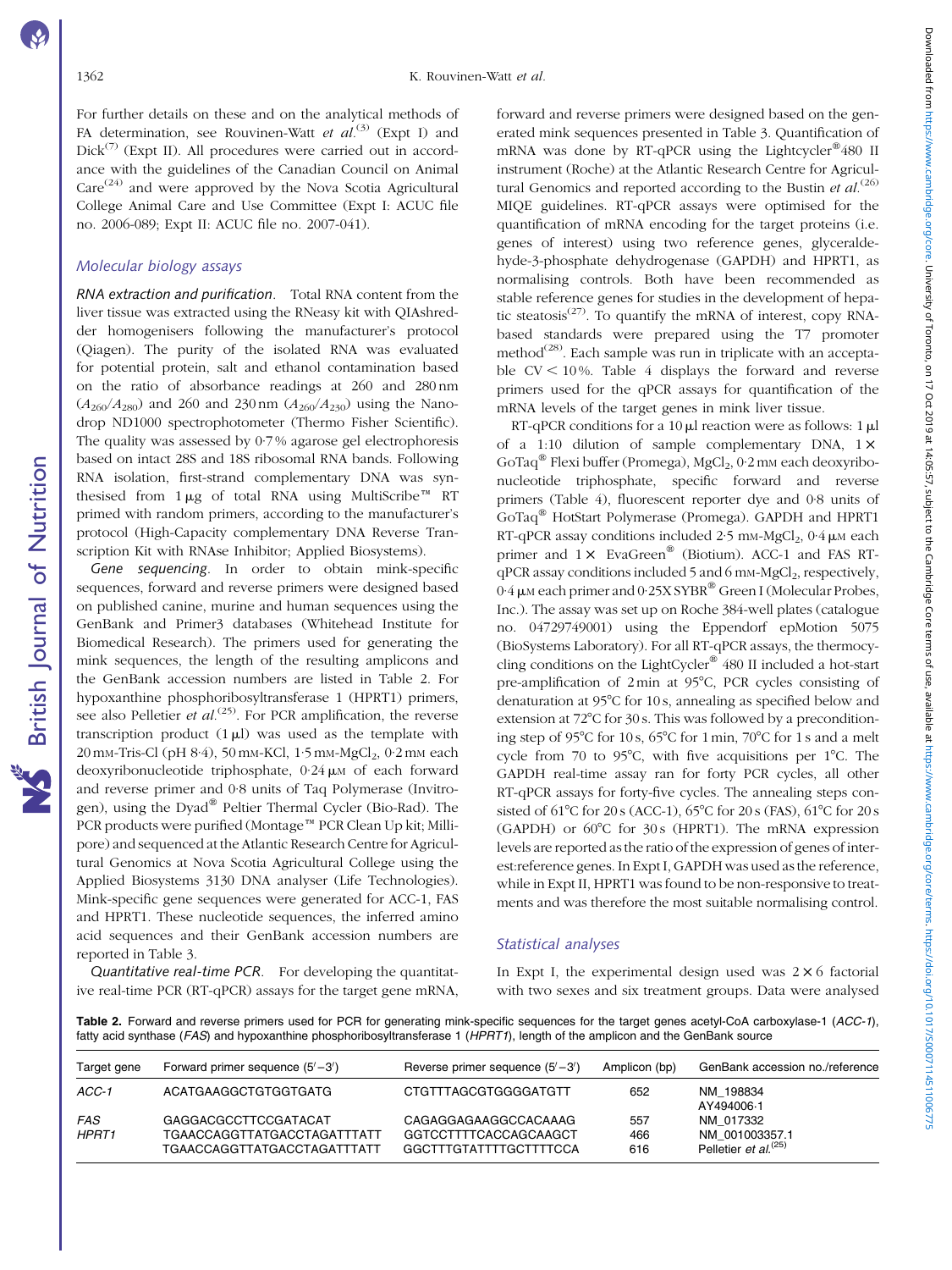

<span id="page-3-0"></span>Table 3. Mink-specific nucleotide sequences for acetyl-CoA carboxylase-1 (ACC-1), fatty acid synthase (FAS) and hypoxanthine phosphoribosyltransferase 1 (HPRT1) and the inferred amino acid sequences submitted to GenBank, National Center for Biotechnology Information

|                          | Sequence                                                                                 | GenBank accession no. |
|--------------------------|------------------------------------------------------------------------------------------|-----------------------|
| Nucleotide sequence (bp) |                                                                                          |                       |
| ACC-1 (639)              | TGATGGATCTGCTGCGGCAGTATCTGCGAGTAGAGACCCAGTTCCAGAACGGTCACTATGACAAATGTGTGTTCGCCCTTCG       | AY494006.2            |
|                          | AGAAGAAGAACAAGAGTGACATGAACACAGTACTGAACTATATCTTCTCTCACGCCCAAGTCACCAAGAAGAATCTTCTGGTC      |                       |
|                          |                                                                                          |                       |
|                          | TCAGTAAGACCACCAACGCCAAAGTGGCACTTCGAGCACGCCAGGTTCTTATTGCCTCCCATTTGCCGTCATATGAGCTTCG       |                       |
|                          | CCATAACCAAGTAGAGTCCATCTTCCTTTCAGCAATTGACATGTACGGACATCAGTTTTGCATTGAGAACTTACAGAAACT        |                       |
|                          | CATCTTGTCTGAAACGTCTATTTTTGACGTCCTACCAAACTTCTTCTACCACAGCAACCAGGTAGTGAGGATGGCAGCTCT        |                       |
|                          | GGAGGTTTATGTTCGAAGGGCTTATATTGCCTATGAACTTAACAGTGTACAGCATCGCCAGCTTAAGGACAACACCTG           |                       |
|                          | TGTGGTGGAATTTCAGTTCATGCTGCCCACATCTCATCCAAACAGAGGGAACATCCCCACGCTAAACAGAA                  |                       |
| FAS (516)                | GGCCCAGGGGAAGCACATCGGCAAAGTGGTGGTGCAGGTGCTCAAGGAGGAGCCAGAGGCCAGGGCCACAGGTGCCCA           | FJ208799              |
|                          | GGCCCACGCTGATGACCGCGGTGTCCAAGACCTTCTGCCCAGCCCACAAGAGCTACATCATCACAGGCGGCCT                |                       |
|                          |                                                                                          |                       |
|                          | ATCCGCACAGGCTACCAGGCCAAGCAAGTCCGCGAGTGGAGACGCCAGGGCGTGCAGGTCCTGGTGTCCACCAGCAAC           |                       |
|                          | GCCAGCTCGCTCGACGGGGCCCGGAACCTCATCGCGGAGGCCTCGCAGCTGGGGCCTGTGGGAGGCGTCTTCAACCTGG          |                       |
|                          | CCGTGGTCCTGAGAGACGCCGTGCTAGAGAATCAGACTCCTGAGTTCTTCCAGGACGTCAACAAGCCCAAGTACAGTGG          |                       |
|                          | CACCGTGAACTTGGACAGGGTGACCCGGGCGGCGTGCCCCGAGCTGGACTA                                      |                       |
| HPRT1 (521)              | CTGTATACCTCATCATTACGCTGAGGATTTGGAAAAGGTGTTTATTCCTCATGGACTAATTATGGACAGGACCGAGCGGCTT       | JN587807              |
|                          | GCGCGAGATGTGATGAAGGAAATGGGAGGCCATCACATCGTAGCCCTCTGTGTGCTCAAGGGAGGTTATAAATTCTTTGCT        |                       |
|                          | GACCTGCTGGATTATATCAAAGCACTGAACAGAAATAGTGATGGATCTATTCCCATGACTGTAGATTTCATCAGACTGAAGA       |                       |
|                          | GCTACTGTAATGACCAGTCAACAGGGGACATCAAAGTCATTGGTGGAGATGATCTCTCAACTTTGACTGGAAAGAATGTCTT       |                       |
|                          | GATTGTTGAGGATATAATTGACACTGGCAAAACAATGCAGACCTTGCTTTCCTTGGTCAAGGAACATAATCCAAAGATGGTC       |                       |
|                          | AAGGTCGCAAGCTTGCTGGTGAAGAGGACCTCTCGAAGTGTTGGCTATAAACCAGACTTTGTTGGATTTGAAATTCCCGAC        |                       |
|                          | AAGTTTGTTGTAGGATATGCCCTTGACTATA                                                          |                       |
| Amino acid sequence      |                                                                                          |                       |
| $ACC-1$ (212)            | MDLLROYLRVETOFONGHYDKCVFALREENKSDMNTVLNYIFSHAOVTKKNLLVTMLIDOLCGRDPTLTDELLNILTELTOLSKTTN  | AAR86714.2            |
|                          | AKVALRARQVLIASHLPSYELRHNQVESIFLSAIDMYGHQFCIENLQKLILSETSIFDVLPNFFYHSNQVVRMAALEVYVRRAYIA   |                       |
|                          | <b>YELNSVQHRQLKDNTCVVEFQFMLPTSHPNRGNIPTLNR</b>                                           |                       |
| FAS (171)                | AQGKHIGKVVVQVLKEEPEAGPQVPRPTLMTAVSKTFCPAHKSYIITGGLGGFGLELAHWLVLRGAQKLVLTSRSGIRTGYQAKQV   | ACI42368              |
|                          | REWRROGVOVLVSTSNASSLDGARNLIAEASOLGPVGGVFNLAVVLRDAVLENOTPEFFODVNKPKYSGTVNLDRVTRAACPELD    |                       |
| HPRT1 (173)              | CIPHHYAEDLEKVFIPHGLIMDRTERLARDVMKEMGGHHIVALCVLKGGYKFFADLLDYIKALNRNSDGSIPMTVDFIRLKSYCNDOS | AEO27861              |
|                          | TGDIKVIGGDDLSTLTGKNVLIVEDIIDTGKTMQTLLSLVKEHNPKMVKVASLLVKRTSRSVGYKPDFVGFEIPDKFVVGYALDY    |                       |
|                          |                                                                                          |                       |

1363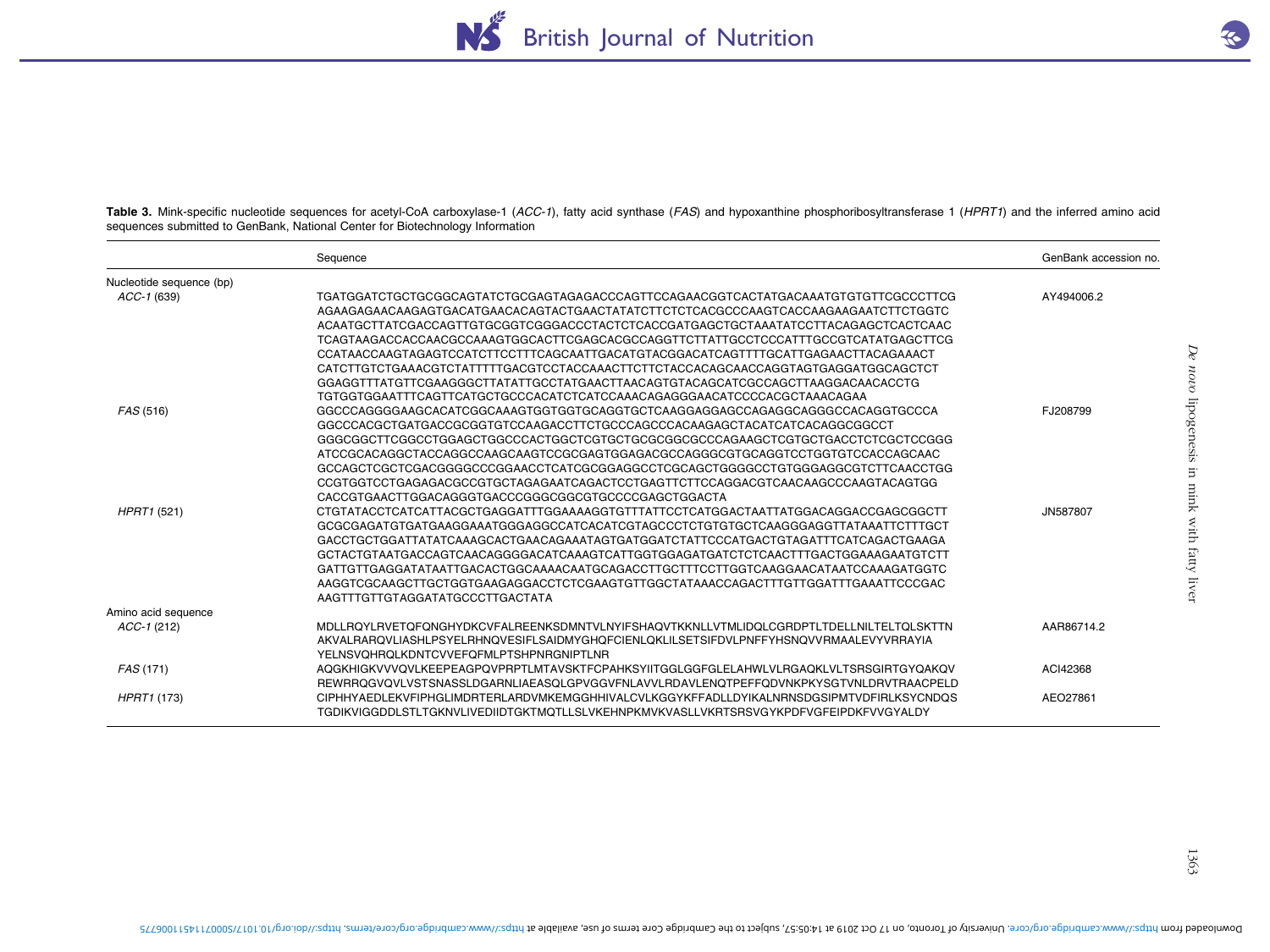<span id="page-4-0"></span>Table 4. Forward and reverse primers employed for the real-time quantitative PCR assays for quantifying mRNA levels of the target genes acetyl-CoA carboxylase-1  $(ACC-1)$ , fatty acid synthase ( $FAS$ ), glyceraldehyde-3-phosphate dehydrogenase (GAPDH) and hypoxanthine phosphoribosyltransferase 1 (HPRT1) in mink liver samples

| Target gene  | Forward primer sequence $(5' - 3')$ | Reverse primer sequence $(5' - 3')$ | Amplicon (bp) |
|--------------|-------------------------------------|-------------------------------------|---------------|
| ACC-1        | GCCCAAGTCACCAAGAAGAA                | GCAAATGGGAGGCAATAAGA                | 178           |
| FAS          | ATCGGCAAAGTGGTGGTG                  | GCCGCCTGTGATGATGTAG                 | 132           |
| <i>GAPDH</i> | AATGCCTCCTGTACCACCAA                | GGTCATGAGTCCCTCCACAA                | 84            |
| HPRT1        | CTTTGCTGACCTGCTGGATT                | CACCAATGACTTTGATGTCCC               | 134           |

using the General Linear Models procedure in SAS® version 9.2 (SAS Institute, Inc.) to examine the effects of sex and fasting regimens and their interaction on the measured variables. In Expt II, a split-split-plot factorial design was used, with fasting treatments as the whole plot, sex as the sub-plot and the sub-plot dietary treatments as the sub-sub-plots, with three replicates within each. Data were analysed using the Proc MIXED in  $SAS^{\circledR}$  version 9.2 to examine the effects of fasting, sex, dietary fat source and RDA on the response variables. A multiple means comparison test (PDiff) was used to identify where differences existed when these effects were found significant  $(P<0.05)$ . Results are presented as least square means with their standard errors of the mean. To examine the relationships between the mRNA levels and other response variables, Pearson's correlation coefficients were calculated using  $SAS^{\circledR}$  version 9.2.

### **Results**

British Journal of Nutrition

British Journal of Nutrition

In Expt I, significantly elevated levels of mRNA encoding for ACC-1 and FAS were observed in the liver of mink fasted for 5–7 d, while upon re-feeding for 28 d after a 7 d food deprivation, the values returned to pre-fasting levels (effect of fasting: ACC-1,  $P=0.006$ ; FAS,  $P<0.001$ ; Fig. 1(A) and (B), respectively). Overall, the female mink expressed higher liver mRNA concentrations of ACC-1 and FAS than the males (effect of sex: ACC-1,  $P=0.002$ ; FAS,  $P=0.003$ ; [Fig. 2\(A\) and \(B\)](#page-5-0), respectively). A strong linear relationship was observed between ACC-1 and FAS normalised to GAPDH as described by the following equation: FAS/  $GAPDH = -0.007 + 10.915 \times (ACC-1/GAPDH);$  intercept  $P=0.001$ , ACC-1/GAPDH  $P<0.001$ ,  $R<sup>2</sup>$  0.795.

While ACC-1 and FAS correlated strongly with each other, they also correlated with the liver lipid content ([Table 5](#page-5-0)). The liver fat content of mink in the 0, 1, 3, 5, 7 d and re-fed groups was on average 5·9 (SEM 1·5), 6·1 (SEM 1·5), 13·2 (SEM 1·5), 19·0 (SEM 1·5), 19·7 (SEM 1·4) and 5·3 (SEM 1·6) %, respectively<sup>(3)</sup>. This corresponded with the following absolute amounts of total liver lipids: 0 d, 2·6 (SEM 0·9) g; 1 d, 2·7 (SEM 0·9) g; 3 d, 6·2 (SEM 0·9) g; 5 d, 9·9 (SEM 0·9) g; 7 d, 10·2 (SEM 0·9) g; re-fed, 2·6 (SEM 1·0) g. The males had higher absolute amounts of total liver lipids  $(7.4 \text{ (SEM } 0.5) \text{ g})$ , as well as higher degrees of adiposity (34·8 % body fat) in comparison with the females  $(4.1$  (SEM  $0.5)$  g,  $31.3\%$ ).

In Expt II ([Fig. 3\)](#page-6-0), dietary fat source and feeding intensity had significant effects on ACC-1 mRNA (effect of diet  $\times$  RDA interaction:  $P=0.040$ ). The highest expression was observed in the mink fed the rapeseed oil (n-9) diet at 80 % RDA and the lowest when the same diet was fed at 120 % RDA.

For FAS, the highest gene expression was seen in the fasted mink fed at 80 % RDA, while the lowest mRNA levels were detected in the non-fasted mink fed at  $80\%$  (fasting  $\times$  RDA interaction:  $P=0.006$ ; [Fig. 4](#page-6-0)). Again, the two key enzymes of hepatic DNL were strongly correlated, and a significant correlation was observed between FAS and liver fat percentage [\(Table 5\)](#page-5-0). Contrary to Expt I, ACC-1 did not correlate with liver fat percentage. A strong linear relationship was found



Fig. 1. Effect of fasting regimens of 0–7 d or re-feeding (RF) of 28 d after a 7d fast on hepatic de novo lipogenesis in mink indicated by mRNA levels of (A) acetyl-CoA carboxylase-1 (ACC-1) and (B) fatty acid synthase (FAS) normalised to glyceraldehyde-3-phosphate dehydrogenase (GAPDH). Values are least square means of both sexes ( $n$  60), with standard errors of the mean represented by vertical bars. <sup>a,b,c</sup> Least square mean values with unlike letters were significantly different  $(P<0.05)$ .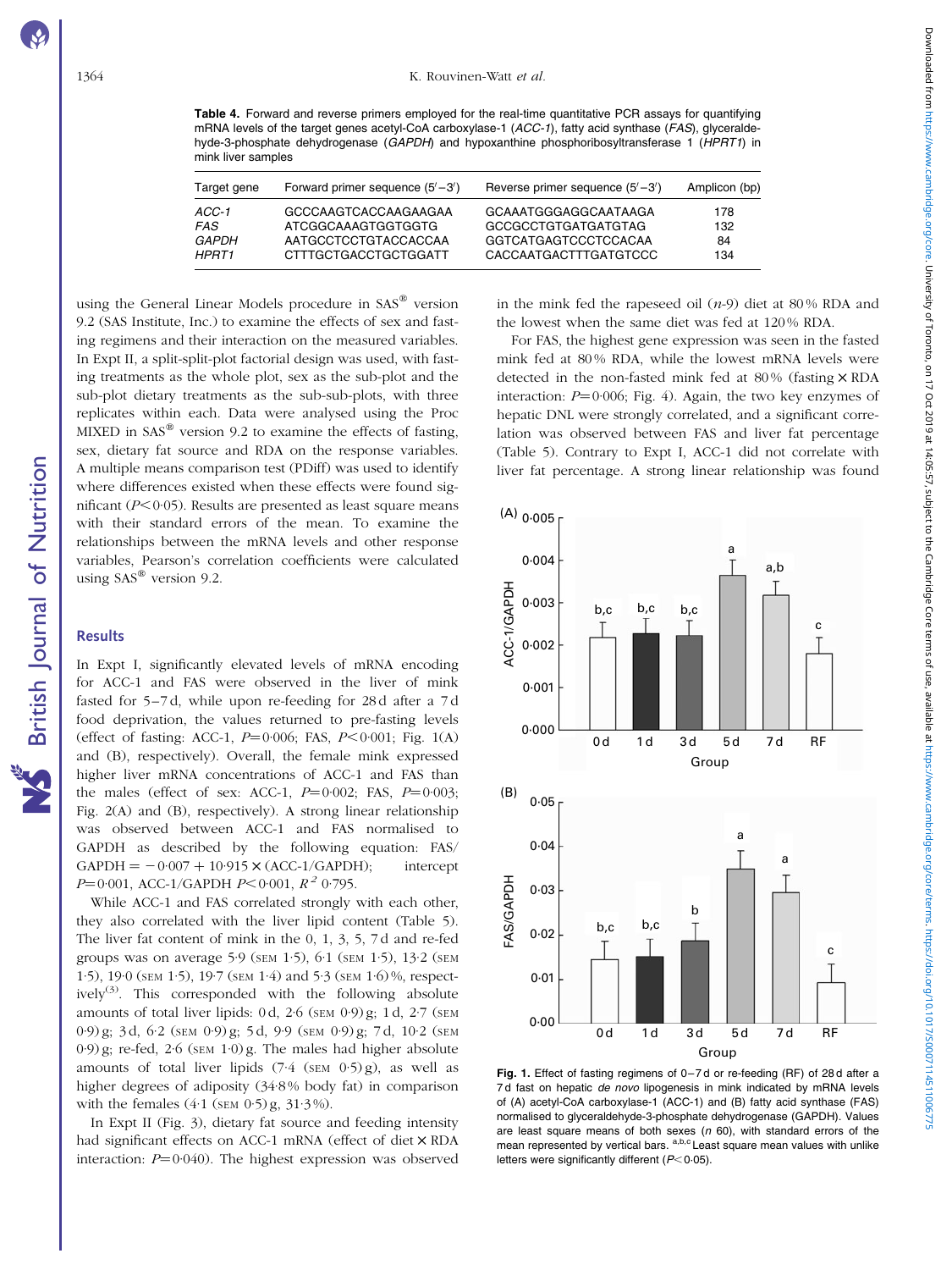<span id="page-5-0"></span>

Fig. 2. Effect of sex on hepatic de novo lipogenesis in mink indicated by mRNA levels of (A) acetyl-CoA carboxylase-1 (ACC-1) and (B) fatty acid synthase (FAS) normalised to glyceraldehyde-3-phosphate dehydrogenase (GAPDH). Values are least square means of all experimental groups (fed and fasted;  $n$  60), with standard errors of the mean represented by vertical bars. a,b Least square mean values with unlike letters were significantly different  $(P<0.05)$ .

British Journal of Nutrition

NS British Journal of Nutrition

between ACC-1 and FAS normalised to HPRT1 as follows:  $FAS/HPRT1 = -0.114 + 15.428 \times (ACC-1/HPRT1);$  intercept  $P=0.015$ , ACC-1/HPRT1  $P<0.001$ ,  $R^2$  0.604.

In Expt  $II^{(7)}$ , fasting resulted in significant increases in liver lipid content:  $80\%$  RDA, non-fasted  $6.1\%$  v. fasted 16·1 %; 120 % RDA, non-fasted 6·5 % v. fasted 21·7 % (SEM 1.1; fasting  $\times$  RDA interaction:  $P=0.015$ ). Furthermore, a significant diet  $\times$  RDA interaction was observed ( $P=0.044$ ). The liver lipid percentages of mink fed the rapeseed oil diet at both feeding intensities (80 % RDA: 12·5 %; 120 % RDA: 14·8 %) and soyabean oil at 120 % RDA (15·6 %) were higher than those in the mink fed soyabean oil at  $80\%$  RDA (9 $0\%$ ), while mink fed herring oil had intermediate levels of liver lipids (80 % RDA: 11·7 %; 120 % RDA: 12·0 %; SEM 1·3;  $P \le 0.05$ ).

For hepatic DNL FA  $(16: 0, 18: 0, 16: 1n-7, 18: 1n-9)$ , a significant treatment effect was observed in Expt I. The mink fasted for 5–7 d had higher relative amounts of C16 and C18 MUFA than the non-fasted mink, while the respective SFA were significantly reduced in response to food deprivation ([Table 6](#page-7-0)). In Expt II, a fasting  $\times$  diet  $\times$  RDA interaction was present for all except  $16:1n-7$ , where a significant fasting  $\times$  RDA interaction was found. The C16 and C18 SFA were again lower in the fasted mink in all dietary treatment groups, whereas the respective MUFA were elevated ([Table 7\)](#page-7-0). For 16 : 1n-7, the non-fasted 80 % (2·78 (SEM 0.29) mol %) and  $120\%$  (3.19 (SEM 0.31) mol %) RDA groups did not differ from each other but differed from the fasted 80 % RDA (5·60 (SEM 0·29) mol %) and 120 % RDA (8·79 (SEM 0·29) mol %). The latter two groups were also significantly different from each other. A trend was observed for the sex effect  $(P=0.056)$ ; the female mink  $(5.49$  (SEM 0.21) mol %) had higher levels of  $16:1n-7$  than the males  $(4.69)$  (SEM  $0.21$ ) mol%). In addition, the highest levels of  $18:1n-9$  were found within the mink fed the rapeseed oil diet either at 80 or 120 % RDA.

Hepatic C16 and C18 MUFA correlated significantly with the liver fat content in both experiments ([Table 8\)](#page-8-0). In Expt I, significant correlations were also found between MUFA and liver ACC-1 and FAS gene expression, whereas in Expt II, these relationships were less clear, with a significant correlation present only between FAS and the  $18:1n-9$  content.

# **Discussion**

We have previously demonstrated that food deprivation for 3 d was adequate to induce hepatic lipidosis in mink with liver fat percentage increasing from about 6 % in the non-fasted control group to above 13% in the fasted group<sup>(3)</sup>. Within two to four additional days of fasting, lipid accumulation increased further, reaching nearly 20 % by the end of the 7 d fast. In the present study, significant increases were observed in the levels of mRNA encoding for ACC-1 and FAS at 5–7 d of fasting, suggesting that DNL further exacerbates liver fat accumulation. It is likely that the initial development of steatosis in the mink, the so-called 'first hit', takes place in response to rapid body fat mobilisation and subsequent increases in circulating NEFA concentrations by day 3 of food deprivation<sup>(2,29)</sup>. However, the present results show that this is followed by the activation of hepatic DNL. This strongly suggests that the development of fatty liver disease in the mink may be accompanied by the adipogenic transformation of hepatocytes, as seen in the human NAFLD, where the liver begins to express gene profiles characteristic of healthy adipose tissue<sup>(30,31)</sup>. Increased hepatic SREBP1-c:PPAR- $\alpha$  mRNA ratios have been found in patients with steatosis $(20)$ , while recent

Table 5. Correlation of acetyl-CoA carboxylase-1 (ACC-1) and fatty acid synthase (FAS) normalised to glyceraldehyde-3-phosphate dehydrogenase (GAPDH; Expt I, n 60) or hypoxanthine phosphoribosyltransferase 1 (HPRT1; Expt II, n 72) with each other and with liver fat percentage, as indicators of hepatic de novo lipogenesis in mink

| Variables                           | Correlation<br>coefficient, r | Р       |
|-------------------------------------|-------------------------------|---------|
| Expt I                              |                               |         |
| ACC-1/GAPDH v. FAS/GAPDH            | 0.891                         | < 0.001 |
| ACC-1/GAPDH v. liver fat percentage | 0.393                         | 0.002   |
| FAS/GAPDH v. liver fat percentage   | 0.527                         | < 0.001 |
| Expt II                             |                               |         |
| ACC-1/HPRT1 v. FAS/HPRT1            | 0.777                         | < 0.001 |
| ACC-1/HPRT1 v. liver fat percentage | 0.038                         | 0.749   |
| FAS/HPRT1 v. liver fat percentage   | 0.330                         | 0.005   |
|                                     |                               |         |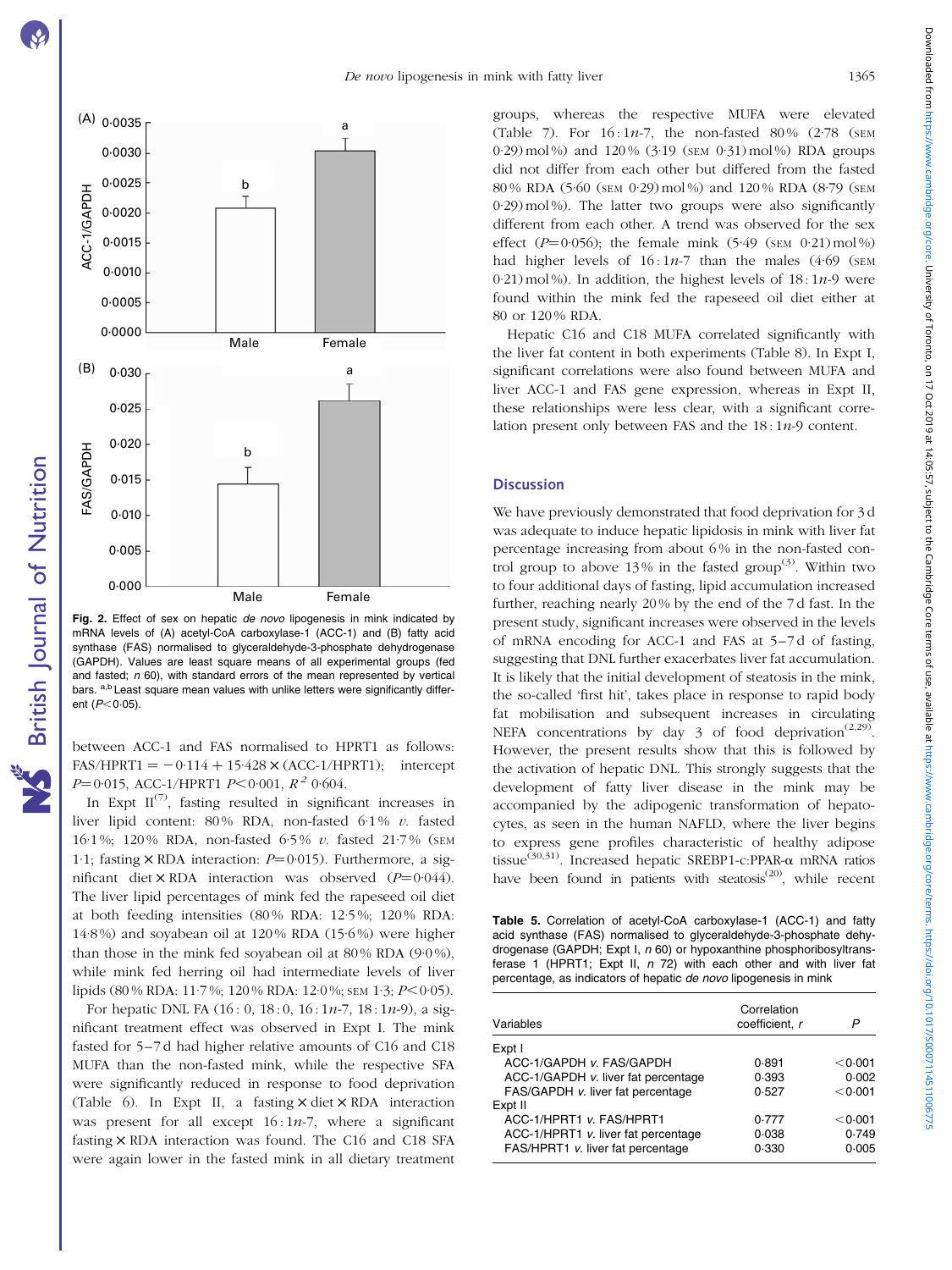British Journal of Nutrition

**NS** British Journal of Nutrition

<span id="page-6-0"></span>

Fig. 3. Effect of dietary fatty acid source and feeding intensity (based on the RDA) on hepatic de novo lipogenesis in mink indicated by mRNA levels of acetyl-CoA carboxylase-1 (ACC-1) normalised to hypoxanthine phosphoribosyltransferase 1 (HPRT1). Values are least square means of both sexes from all experimental groups (fed and fasted;  $n$  72), with standard errors of the mean represented by vertical bars. Dietary fatty acid sources: n-3 (herring oil),  $n-6$  (soyabean oil) or  $n-9$  (rapeseed oil). a,b,c Least square mean values with unlike letters were significantly different ( $P<0.05$ ).

research has also shown an up-regulation of PPAR- $\gamma^{(32)}$ , reinforcing the role of SREBP-1c induction and DNL in the development of NAFLD. We propose that the up-regulation of hepatic DNL observed in the present study is an outcome of the initial development of steatosis and that 5–7 d is the critical time point for this to take place. The activation of the lipogenic pathways therefore contributes to the pathophysiology of fatty liver disease in mink during prolonged food deprivation, further advancing disease progression.

While the primary reason for the accumulation of TAG in the liver during the development of hepatic lipidosis in the mink is most probably the hydrolysis of storage TAG from adipose tissue causing increased influx of NEFA into the liver<sup>(29)</sup>, the present data suggest that liver DNL does play a role in further increasing the liver lipid load. Liver DNL results in the synthesis of C16 and C18 SFA, which can be further desaturated by stearoyl-CoA desaturase resulting in the formation of  $\Delta$ 9-MUFA<sup>(33)</sup>. While the gene expression of stearoyl-CoA desaturase was not investigated in the present study, the fasted mink had higher hepatic C16 and C18 MUFA than the non-fasted mink. In Expt I, liver levels of these MUFA were highly correlated with the gene expression of the key enzymes for DNL. In addition, in Expt II, the highest levels of  $18:1n-9$ and the highest liver TAG contents were found in the mink fed the rapeseed oil diet, either at 80 or 120 % RDA; both variables correlating significantly with hepatic FAS expression. Further support to this lends the finding that in both experiments, liver total PUFA decreased in response to fasting<sup> $(3,7)$ </sup>. PUFA of the n-3 and n-6 series are known to repress stearoyl-CoA desaturase gene expression and MUFA synthesis in the  $liver<sup>(34)</sup>$ .

It is well recognised that malonyl-CoA, an intermediate in the DNL pathway, is a potent inhibitor of carnitine-palmitoyl transferase  $1^{(35)}$ , which is responsible for a key step in FA oxidation, the transport of fatty acyl-CoA into the mitochondrion. Thus, hepatic DNL suppresses fat oxidation. Further supporting this finding is that hepatic PPAR- $\alpha$ , a key transcription factor controlling the expression of carnitine-palmitoyl transferase 1, is down-regulated in obese patients with NAFLD<sup>(20)</sup>. Hodson & Frayn<sup>(36)</sup> have recently postulated that the physiological significance of hepatic DNL may not be principally the quantitative contribution to FA supply, which is modest under most conditions, but may be its contribution to the regulation of fat oxidation via malonyl-CoA. It would be interesting to further examine whether FA oxidation is impaired in the mink with elevated hepatic DNL. If so, this may further compromise the liver's ability to deal with the excess lipid influx during rapid body fat mobilisation.

It is important to note that while liver is the primary site for DNL in humans and rodents, in strict carnivores such as the cat (Felis catus), adipose tissue serves this function, followed by liver, mammary glands and muscle $(37)$ . Also, the precursors for DNL differ. While glucose is the precursor for DNL in humans, in cats, acetate supplies acetyl-CoA to ACC-1 for the conversion to malonyl-CoA, which provides two-carbon units to FAS for the synthesis of palmitate  $(16:0)$ . The mink shares metabolic similarities with the hypercarnivorous domestic cat<sup>(38)</sup>. It is likely that DNL in the mink is also primarily located in adipose tissue, liver being a secondary site. It is also anticipated that the regulatory role of transcription factors, such as SREBP-1c, in the interface of carbohydrate and lipid metabolism differs between mink and non-carnivorous species<sup>(37)</sup>. The substrate for hepatic DNL in the mink during fasting could be acetate resulting from incomplete FA oxidation (i.e. ketogenesis), which is typically enhanced in times of increased NEFA intake by the liver $(39)$ .

The present results also show that genes encoding for the key enzymes of DNL were expressed at a higher level in the liver of the females in comparison with the males. The short-term food deprivation of mink results in the rapid



Fig. 4. Effect of fasting and feeding intensity (based on the RDA) on hepatic de novo lipogenesis in mink indicated by mRNA levels of fatty acid synthase (FAS) normalised to hypoxanthine phosphoribosyltransferase 1 (HPRT1). Values are least square means of both sexes from all dietary groups ( $n$  72), with standard errors of the mean represented by vertical bars.  $a,b,c$  Least with standard errors of the mean represented by vertical bars. square mean values with unlike letters were significantly different ( $P<0.05$ ).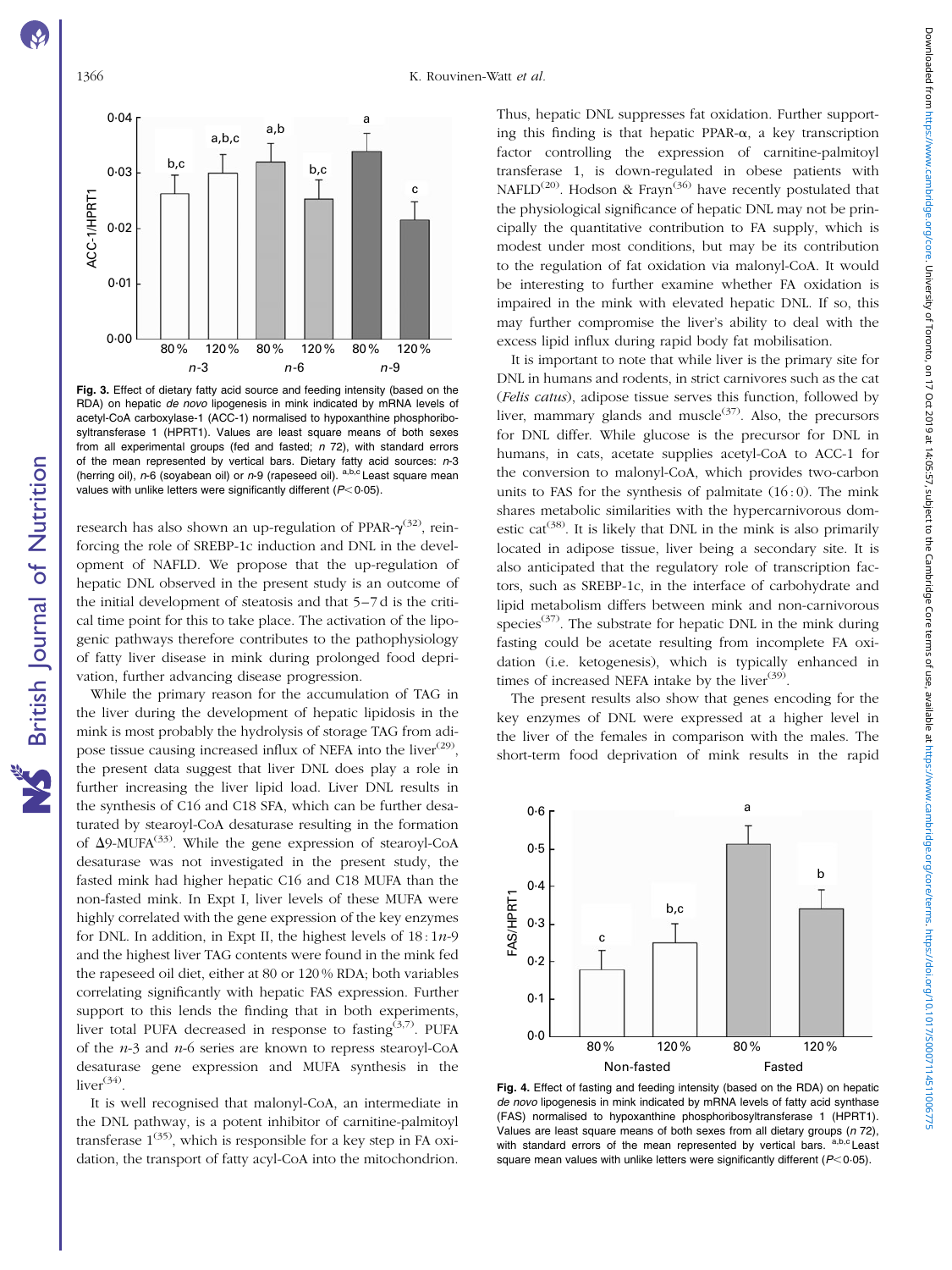<span id="page-7-0"></span>

|  | Table 6. Effect of fasting on selected liver fatty acids in mink in Expt I |  |  |
|--|----------------------------------------------------------------------------|--|--|
|  |                                                                            |  |  |

(Least square mean values with their standard errors)

|                                        | Group                                                                         |                              |                                                                  |                              |                                                                                   |                              |                                                                          |                              |                                                                       |                              |                                                                   |                              |
|----------------------------------------|-------------------------------------------------------------------------------|------------------------------|------------------------------------------------------------------|------------------------------|-----------------------------------------------------------------------------------|------------------------------|--------------------------------------------------------------------------|------------------------------|-----------------------------------------------------------------------|------------------------------|-------------------------------------------------------------------|------------------------------|
|                                        | 0 <sub>d</sub>                                                                |                              | 1 d                                                              |                              | 3d                                                                                |                              | 5d                                                                       |                              | 7 d                                                                   |                              | <b>RF</b>                                                         |                              |
| Fatty acid (mol%)                      | Ls mean                                                                       | <b>SEM</b>                   | Ls mean                                                          | <b>SEM</b>                   | Ls mean                                                                           | <b>SEM</b>                   | Ls mean                                                                  | <b>SEM</b>                   | Ls mean                                                               | <b>SEM</b>                   | Ls mean                                                           | <b>SEM</b>                   |
| 16:0<br>$16:1n-7$<br>18:0<br>$18:1n-9$ | 26.18 <sup>a</sup><br>3.49 <sup>d</sup><br>$10.02^{\rm a}$<br>$21.98^{\circ}$ | 0.38<br>0.39<br>0.37<br>0.85 | $25.52^a$<br>4.78 <sup>c</sup><br>7.96 <sup>b</sup><br>$24.14^c$ | 0.38<br>0.39<br>0.37<br>0.85 | 22.50 <sup>b</sup><br>7.48 <sup>b</sup><br>4.92 <sup>c</sup><br>$31 \cdot 11^{b}$ | 0.38<br>0.39<br>0.37<br>0.85 | $21.69^{b,c}$<br>8.62 <sup>a</sup><br>4.09 <sup>c</sup><br>$32.93^{a,b}$ | 0.38<br>0.39<br>0.37<br>0.85 | $20.92^{\circ}$<br>9.07 <sup>a</sup><br>$3.95^{\circ}$<br>$33.80^{a}$ | 0.36<br>0.37<br>0.36<br>0.81 | $26.15^a$<br>3.63 <sup>d</sup><br>$8.94^{a,b}$<br>$21.97^{\circ}$ | 0.40<br>0.41<br>0.39<br>0.91 |

RF, re-fed; Ls, least square.

British Journal of Nutrition

**NS** British Journal of Nutrition

<sup>t,b,c,d</sup> Least square mean values within a row with unlike superscript letters were significantly different (P<0·05).

mobilisation of body fat, most notably visceral, causing an elevated hepatosomatic index and increased liver TAG con $tent^{(3,5-7)}$ . The increased absolute amounts of liver total phospholipids and phosphatidylcholine in these mink suggested endoplasmic reticulum stress<sup>(3)</sup>. During rapid BW loss, the hepatic lipid infiltration and the altered liver lipid profiles were associated with significantly reduced proportions of  $n$ -3 PUFA in the liver, and the decrease was more evident in the females. It is noteworthy that the differences in the responses between sexes in hepatic ACC-1 and FAS expression became evident during 5–7 d, while the females showed a faster decline in liver  $n=3$ : $n=6$  PUFA profiles already after 1 d of fasting<sup>(3)</sup>. This may explain the higher expression of mRNA encoding for ACC-1 and FAS in the female mink during food deprivation seen in the present study, as the depletion of  $n-3$  LC-PUFA in relation to  $n-6$  LC-PUFA has been shown to up-regulate lipogenesis<sup> $(17)$ </sup>. It is possible that the elevated hepatic DNL gene expression in the female mink may be an adaptation to meet the augmented requirements of pregnancy and lactation.

The ACC-1 and FAS mRNA values were significantly correlated in both experiments and FAS also correlated with the liver lipid content, while ACC-1 showed correlation in Expt I only. The lipid synthesis pathways have been shown to be responsive to glucocorticoids and ghrelin, both directly<sup>(40,41)</sup> and indirectly via activation of the endocannabinoid system<sup> $(18,22)$ </sup>. However, in response to fasting in Expt I, there was only a tendency towards lower glucocorticoid levels as shown by plasma cortisol concentrations, and no sex difference was observed<sup>(3)</sup>, while in Expt II, the cortisol levels were elevated in response to increased feeding intensity<sup>(7)</sup>. Furthermore, no consistent ghrelin response was present in Expt I. Similar to these findings, plasma ghrelin levels of the European polecat and the male American mink remained unaffected by food deprivation<sup> $(42,43)$ </sup>, whereas in more leanbodied mustelids, plasma ghrelin concentrations increased in response to short-term food deprivation<sup> $(44,45)$ </sup>. Elevated leptin concentrations, on the other hand, are linked to chronic inflammation and the development of insulin resistance, which in turn increases the transcription of SREBP-1c resulting in the up-regulation of DNL in the liver $(46)$ . In Expt I, plasma leptin concentrations were lower in response to food deprivation and remained low thereafter<sup>(3)</sup>, while in Expt II, the highest leptin levels were observed in the non-fasted 120 % RDA group and the lowest in the fasted mink (80 and 120 % RDA), with the non-fasted 80 % RDA mink being

|  | Table 7. Effect of fasting, diet and feeding intensity on selected liver fatty acids in mink in Expt II |  |  |  |
|--|---------------------------------------------------------------------------------------------------------|--|--|--|
|  | (Least square mean values with their standard errors)                                                   |  |  |  |

|                   |                 |            | $n-3$ PUFA      |            | $n-6$ PUFA         |            |                    |            | $n-9$ MUFA   |      |                    |            |
|-------------------|-----------------|------------|-----------------|------------|--------------------|------------|--------------------|------------|--------------|------|--------------------|------------|
|                   | 80%             |            | 120%            |            | 80%                |            | 120%               |            | 80%          |      | 120%               |            |
| Fatty acid (mol%) | Ls mean         | <b>SEM</b> | Ls mean         | <b>SEM</b> | Ls mean            | <b>SEM</b> | Ls mean            | <b>SEM</b> | Ls mean      | SEM  | Ls mean            | <b>SEM</b> |
| 16:0              |                 |            |                 |            |                    |            |                    |            |              |      |                    |            |
| Non-fasted        | $26.30^{a}$     | 0.51       | $25.00^{\circ}$ | 0.51       | $25.61^a$          | 0.51       | 24.86 <sup>a</sup> | 0.57       | $21.54^{b}$  | 0.51 | $20.20^{b}$        | 0.51       |
| Fasted            | $19.51^{b,c*}$  | 0.51       | $21.04^{a*}$    | 0.51       | $20.76^{a,b*}$     | 0.51       | $18.63^{c*}$       | 0.51       | $16.18^{d*}$ | 0.51 | 17.81 <sup>c</sup> | 0.51       |
| $16:1n-7$         |                 |            |                 |            |                    |            |                    |            |              |      |                    |            |
| Non-fasted        | 3.40            | 0.51       | 3.99            | 0.51       | 2.48               | 0.51       | 2.48               | 0.57       | 2.45         | 0.51 | 3.09               | 0.51       |
| Fasted            | $7.21*$         | 0.51       | $9.36*$         | 0.51       | $4.19*$            | 0.51       | $8.73*$            | 0.51       | $5.40*$      | 0.51 | $8.28*$            | 0.51       |
| 18:0              |                 |            |                 |            |                    |            |                    |            |              |      |                    |            |
| Non-fasted        | $9.27^{a,b}$    | 0.51       | $9.67^{a,b}$    | 0.51       | 10.47 <sup>a</sup> | 0.51       | 10.71 <sup>a</sup> | 0.57       | $9.80^{a,b}$ | 0.51 | 8.41 <sup>b</sup>  | 0.51       |
| Fasted            | $4.10^{b, c*}$  | 0.51       | $3.85^{b,c*}$   | 0.51       | $6.67a*$           | 0.51       | $3.53^{c*}$        | 0.51       | $4.27^{b*}$  | 0.51 | $3.63^{c*}$        | 0.51       |
| $18:1n-9$         |                 |            |                 |            |                    |            |                    |            |              |      |                    |            |
| Non-fasted        | $15.46^{\circ}$ | 1.02       | $16.38^\circ$   | 1.02       | $14.54^{\circ}$    | 1.02       | $13.87^{\circ}$    | 1.14       | $26.76^{b}$  | 1.02 | $30.16^a$          | 1.02       |
| Fasted            | $27.21^{b*}$    | 1.02       | $26.19^{b,c*}$  | 1.02       | $21.80^{d*}$       | 1.02       | $23.89^{c,d*}$     | 1.02       | $37.73^{a*}$ | 1.02 | $35.12^{a*}$       | 1.02       |

Ls, least square.

a,b,c,d Least square mean values within a row with unlike superscript letters were significantly different ( $P$ < 0.05).

\* Least square mean values were significantly different between the non-fasted and fasted mink ( $P < 0.05$ ).

Downloaded from https://www.cambridge.org/core. University of Toronto, on 17 Oct 2019 at 14:05:57, subject to the Cambridge Core terms of use, available at https://www.cambridge.core terms of use, available at https://www. Downloaded from https://www.cambridge.org/core. University of Toromo.corp. at 4:05:57, subject or terms of use, available at https://www.cambidge.org/core/terms./www.cambidge.org/core/terms./www.cambidge.org/core/terms./ww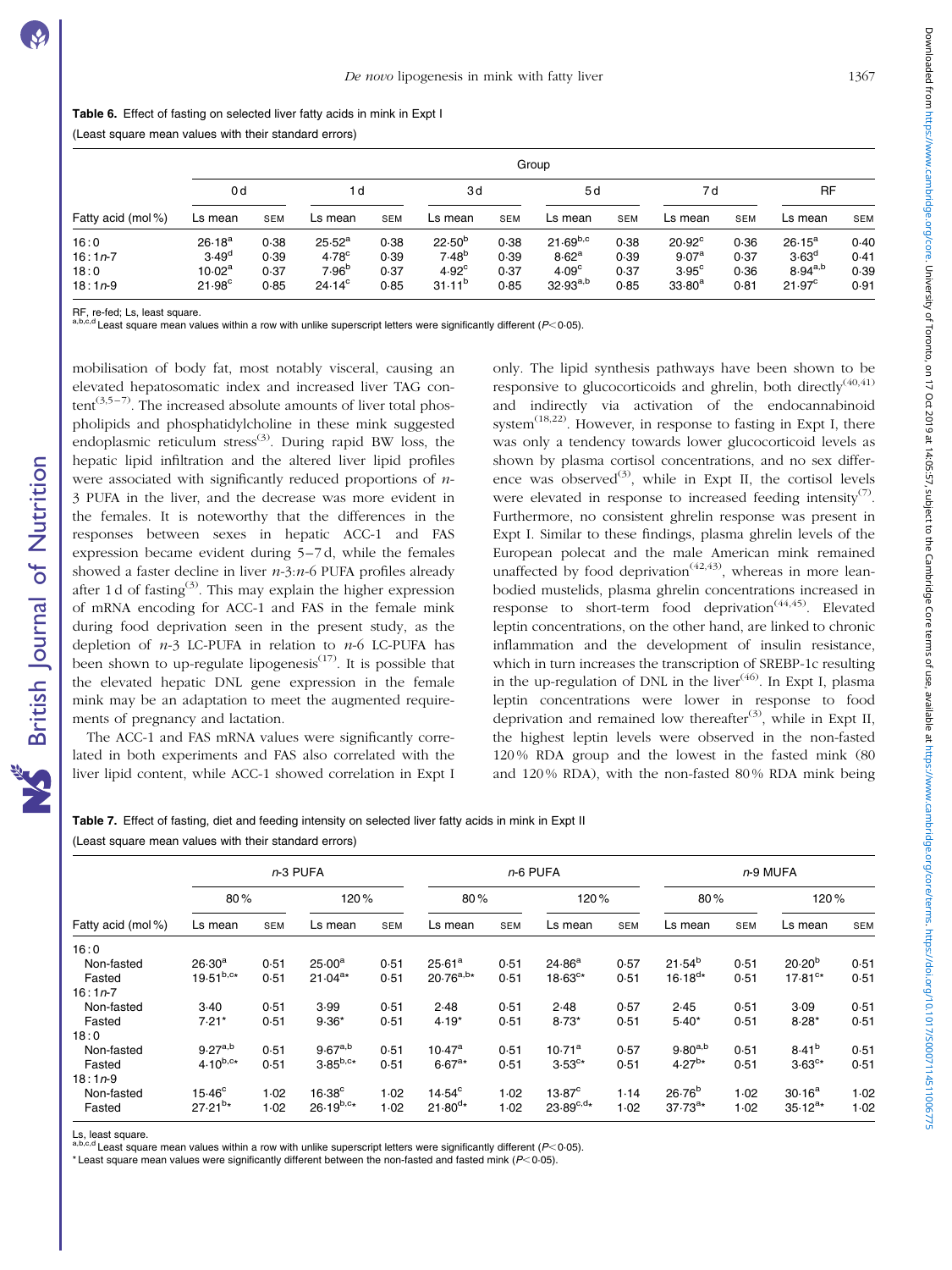British Journal of Nutrition

**NS** British Journal of Nutrition

<span id="page-8-0"></span>Table 8. Correlation of hepatic MUFA (mol %) with liver fat percentage and with acetyl-CoA carboxylase-1 (ACC-1) and fatty acid synthase (FAS) normalised to glyceraldehyde-3-phosphate dehydrogenase (GAPDH; Expt I, n 60) or hypoxanthine phosphoribosyltransferase 1 (HPRT1; Expt II, n 72) in mink

| Variables                          | Correlation coefficient. r | P         |
|------------------------------------|----------------------------|-----------|
| Expt I                             |                            |           |
| 16: $1n-7$ v. liver fat percentage | 0.869                      | $<$ 0.001 |
| 18: $1n-9$ v. liver fat percentage | 0.797                      | < 0.001   |
| ACC-1/GAPDH $v$ , 16: 1n-7         | 0.343                      | 0.007     |
| ACC-1/GAPDH $v$ , 18: 1n-9         | 0.424                      | < 0.001   |
| FAS/GAPDH v. 16:1n-7               | 0.433                      | < 0.001   |
| $FAS/GAPDH$ v. 18:1n-9             | 0.529                      | < 0.001   |
| Expt II                            |                            |           |
| 16: $1n-7$ v. liver fat percentage | 0.809                      | < 0.001   |
| 18: $1n-9$ v. liver fat percentage | 0.586                      | < 0.001   |
| ACC-1/HPRT1 v. 16:1n-7             | $-0.094$                   | 0.436     |
| ACC-1/HPRT1 v. 18:1n-9             | 0.031                      | 0.799     |
| FAS/HPRT1 v. 16:1n-7               | 0.179                      | 0.134     |
| FAS/HPRT1 v. 18:1n-9               | 0.275                      | 0.020     |

intermediate<sup> $(7)$ </sup>. These endocrine regulators thus seem to be of little importance in controlling hepatic DNL in the mink during the development of fatty liver disease.

In Expt II, when fed different dietary fat sources at two dietary allowance levels, fasting and the lower feeding intensity resulted, as expected, in lower BW in the mink $(7)$ . Increased liver fat content was observed in the fasted mink, and it was the most severe in the fasted 120 % RDA groups. In the present study, increased DNL, as indicated by the elevated ACC-1 mRNA values, was observed in the liver of the mink when provided diets with rapeseed oil  $(n-9)$  FA) and fed restrictively, while hepatic DNL was suppressed when the mink were fed the same diet 20 % above the RDA. Furthermore, fasting of the mink following restrictive feeding resulted in the up-regulation of hepatic FAS, while in the non-fasted restrictively fed mink, low expression levels of FAS were observed. It has recently been shown in rats (Rattus norvegicus) that significant differences exist between different adipose tissue depots in the expression of lipogenic genes in response to dietary  $n-3$ and  $n-6$  PUFA<sup>(47)</sup>, while the present data suggest that hepatic DNL may differ between the levels of feeding intensity depending on the dietary fat source and, when feed allowance is reduced, between the fasted and non-fasted states. It is likely that the up-regulation of DNL observed in the present study in the 80 % RDA rapeseed oil diet group may have significantly contributed to the increased liver lipid percentage in this group by both increasing FA synthesis and reducing oxidation<sup>(36)</sup>, while in the 120% RDA rapeseed oil group, the lipids may have been mostly derived from hydrolysed adipose tissue depots. To confirm these findings, further research into the effects of dietary FA supply and feeding intensity on lipogenic pathways in the liver and adipose tissue is warranted. Also, while the tissues in the present study were harvested following fasting, either overnight or longer, it would be useful to examine individuals in the postprandial state, as this may also have an impact on DNL gene expression.

Based on the results of the present study, DNL is upregulated in response to 5–7 d food deprivation and therefore

plays a role in liver lipid accumulation during the development of hepatic steatosis in the mink, especially in the females. In human NAFLD, increased hepatic DNL has been reported, although serum NEFA are clearly the dominant contributors to liver TAG pools<sup>(48)</sup>. Donnelly et  $al$ <sup>(48)</sup> also argue that one of the underlying causes of fat accumulation in NAFLD is the inability of the liver to regulate changes in DNL during the transition from the fasted to the fed state. In the present study, however, liver DNL was shown to return to pre-fasting levels after normal feeding was resumed for 28 d. It is most likely that the primary cause for the development of hepatic lipidosis in the mink in response to short-term food deprivation is the rapid hydrolysis of (visceral) adipose tissue depots $(3)$ . NEFA released into the hepatic portal circulation overwhelm the liver's ability to secrete the accumulated TAG as VLDL or alternatively oxidise the NEFA for energy purposes<sup> $(2,29,49)$ </sup>. In addition, the fasted mink catabolise body proteins to maintain blood glucose levels and have been shown to have lower plasma arginine levels<sup> $(50)$ </sup>. Arginine is required for the functioning of the urea cycle and its deficiency results in the accumulation of orotic  $\text{acid}^{(51)}$ , a hepatotoxic metabolite which interferes with VLDL assembly and secretion<sup> $(52)$ </sup>. In the present study, plasma TAG were increased in response to food deprivation in both experiments<sup> $(3,7)$ </sup>. It is noteworthy that in Expt I, plasma TAG reached their peak on days 3–5 of fasting and returned to pre-fasting levels upon re-feeding<sup>(3)</sup>. The lower circulating TAG observed on day 7 could indicate reduced hepatic TAG secretion in VLDL $^{(33)}$ . The rapidity of the development of hepatic lipidosis in the mink is probably an outcome of the complex biochemical interactions that exist among the different physiological systems during food deprivation. These exert pathophysiological linkages between liver lipid metabolism, gluconeogenetic pathways and the urea cycle function $(3)$ . The results of the present study provide first evidence that hepatic DNL is involved in the development of fatty liver disease in the American mink.

# **Conclusions**

The present data show that (1) fasting for 5–7 d significantly increased the expression of mRNA encoding for ACC-1 and FAS, key enzymes of hepatic DNL, as well as the proportions of C16 and 18 MUFA in the liver of the mink, (2) the female mink had higher hepatic DNL than the males, (3) ACC-1 and FAS mRNA returned to pre-fasting levels in response to 28 d re-feeding, (4) ACC-1 and FAS correlated strongly with each other and moderately with the liver lipid content, (5) feeding at 80 % RDA with rapeseed oil as the dietary fat source resulted in the highest ACC-1 expression, while the same diet fed at 120 % suppressed ACC-1 mRNA levels and (6) the highest gene expression for FAS was seen in the fasted mink fed at 80 % RDA, while the lowest FAS mRNA levels were detected in the non-fasted mink fed at 80 %. It is evident that shortterm food deprivation induces hepatic lipidosis in the mink and that during this process, hepatic DNL further exacerbates liver fat accumulation.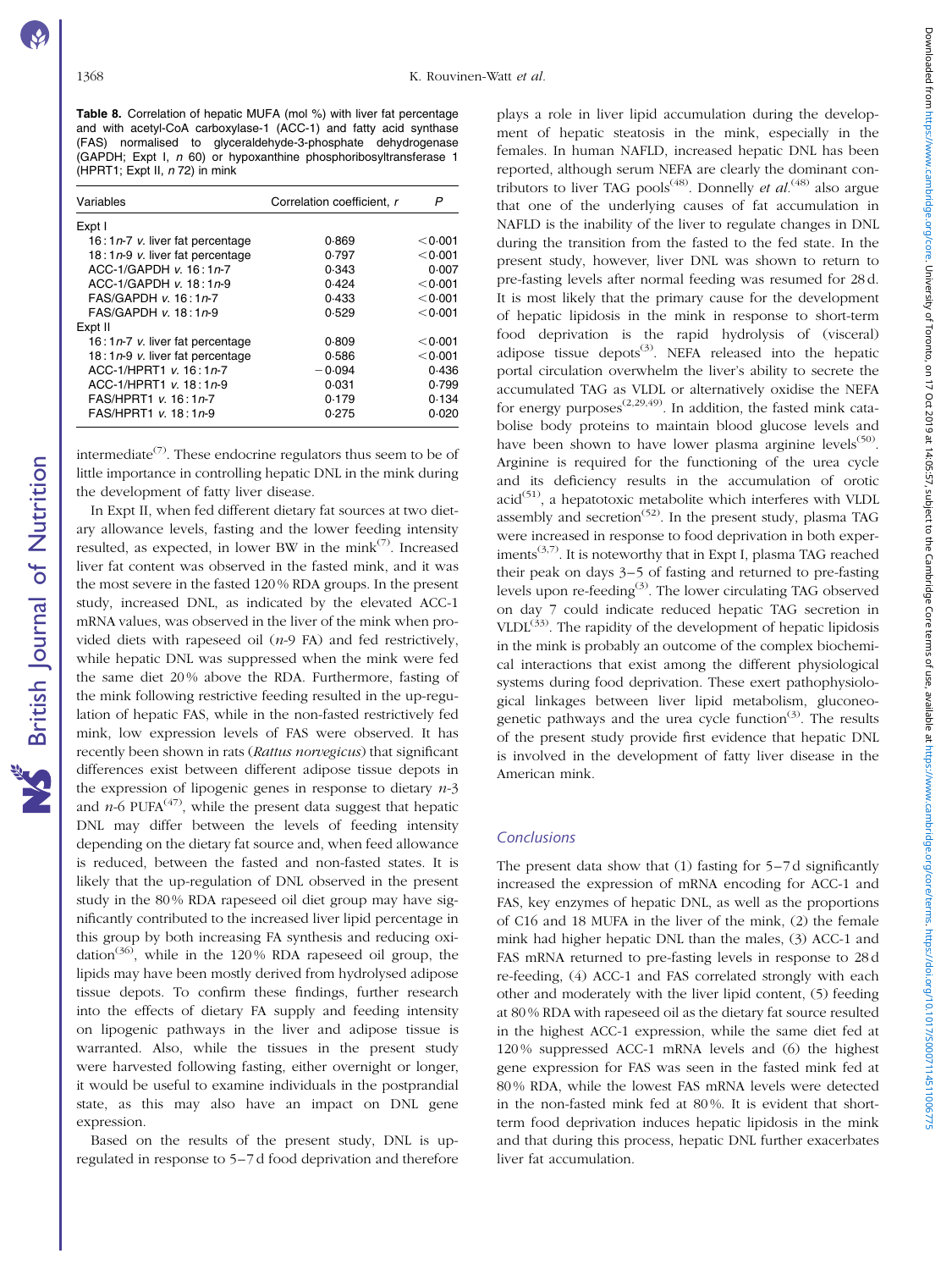### Acknowledgements

We thank the staff of the Canadian Centre for Fur Animal Research for their skilful technical assistance during the animal experiments. This study was supported by the Nova Scotia Department of Agriculture Technology Development Program (DEV26-001, DEV27-016), the Natural Sciences and Engineering Research Council of Canada (Discovery Grant to K. R.-W.), the Agriculture and Agri-Food Canada, the Canada Mink Breeders' Association and the Chinese Ministry of Education (travel stipend to S. L.). K. R.-W., A.-M. M. and P. N. jointly planned this research, while K. R.-W. oversaw all the experimental procedures. M. D. and S. L. participated in Expt II, and L. H., C. P. and S. L. carried out the laboratory analyses. Data analysis and manuscript writing were led by K. R.-W., with contributions from all co-authors. The authors declare that they have no conflict of interest.

### References

- 1. Rouvinen-Watt K (2003) Nursing sickness in the mink a metabolic mystery or a familiar foe? Can J Vet Res 67, 161–168.
- 2. Adams LA, Angulo P & Lindor KD (2005) Nonalcoholic fatty liver disease. *Can Med Ass J* **172**, 899-905.
- 3. Rouvinen-Watt K, Mustonen A-M, Conway R, et al. (2010) Rapid development of fasting-induced hepatic lipidosis in the American mink (Neovison vison): effects of food deprivation and re-alimentation on body fat depots, tissue fatty acid profiles, hematology and endocrinology. Lipids 45, 111–128.
- 4. Damgaard BM, Clausen TN & Henriksen P (1994) Effect of protein and fat content in feed on plasma alanine-aminotransferase and hepatic fatty infiltration in mink. J Vet Med A 41, 620–629.
- 5. Bjornvad CR, Elnif J & Sangild PT (2004) Short-term fasting induces intra-hepatic lipid accumulation and decreases intestinal mass without reduced brush-border enzyme activity in mink (Mustela vison) small intestine. J Comp Physiol B 174, 625–632.
- 6. Mustonen A-M, Pyykönen T, Paakkonen T, et al. (2005) Adaptations to fasting in the American mink (Mustela vison): carbohydrate and lipid metabolism. Comp Biochem Physiol A 140, 195–202.
- 7. Dick MF (2010) Fatty liver syndrome in mink causes and metabolic consequences. M.Sc. thesis. Dalhousie University and Nova Scotia Agricultural College.
- 8. Nieminen P, Käkelä R, Pyykönen T, et al. (2006) Selective fatty acid mobilization in the American mink (Mustela vison) during food deprivation. Comp Biochem Physiol B 145, 81–93.
- 9. Nieminen P, Mustonen A-M, Kärjä V, et al. (2009) Fatty acid composition and development of hepatic lipidosis during food deprivation – mustelids as a potential animal model for liver steatosis. Exp Biol Med 234, 278–286.
- 10. Rouvinen K & Kiiskinen T (1989) Influence of dietary fat source on the body fat composition of mink (Mustela vison) and blue fox (Alopex lagopus). Acta Agric Scand 39, 279–288.
- 11. Käkelä R, Pölönen I, Miettinen M, et al. (2001) Effects of different fat supplements on growth and hepatic lipids and fatty acids in male mink. Acta Agric Scand A 51, 217–223.
- 12. Videla LA, Rodrigo R, Araya J, et al. (2004) Oxidative stress and depletion of hepatic long-chain polyunsaturated fatty

acids may contribute to nonalcoholic fatty liver disease. Free Radic Biol Med 37, 1499–1507.

- 13. Iritani N & Fujikawa S (1982) Competitive incorporation of dietary  $\omega$ -3 and  $\omega$ -6 polyunsaturated fatty acids into the tissue phospholipids in rats. *J Nutr Sci Vitaminol* 28, 621-629.
- 14. El-Badry AM, Graf R & Clavien PA (2007) Omega 3 Omega 6: what is right for the liver? *J Hepatol*  $47$ ,  $718-725$ .
- 15. Osborne TF (2000) Sterol regulatory element-binding proteins (SREBPs): key regulators of nutritional homeostasis and insulin action. *J Biol Chem* 275, 32379-32382.
- 16. Clarke SD, Thuillier P, Baillie RA, et al. (1999) Peroxisome proliferator-activated receptors: a family of lipid-activated transcription factors. Am J Clin Nutr  $70$ , 566–571.
- 17. Clarke SD (2001) Polyunsaturated fatty acid regulation of gene transcription: a molecular mechanism to improve the metabolic syndrome. *J Nutr* 131, 1129-1132.
- 18. Engeli S, Böhnke J, Feldpausch M, et al. (2005) Activation of the peripheral endocannabinoid system in human obesity. Diabetes 54, 2838–2843.
- 19. Osei-Hyiaman D, DePetrillo M, Pacher P, et al. (2005) Endocannabinoid activation at hepatic  $CB_1$  receptors stimulates fatty acid synthesis and contributes to diet-induced obesity. J Clin Invest 115, 1298–1305.
- 20. Pettinelli P, del Pozo T, Araya J, et al. (2009) Enhancement in liver SREBP-1c/PPAR-a ratio and steatosis in obese patients: correlations with insulin resistance and  $n-3$  long-chain polyunsaturated fatty acid depletion. Biochim Biophys Acta 1792, 1080–1086.
- 21. Berger A, Crozier G, Bisogno T, et al. (2001) Anandamide and diet: inclusion of dietary arachidonate and docosahexaenoate leads to increased brain levels of the corresponding N-acetylethanolamines in piglets. Proc Natl Acad Sci U S A 98, 6402–6406.
- 22. Di S, Malcher-Lopez R, Marcheselli VL, et al. (2005) Rapid glucocorticoid-mediated endocannabinoid release and opposing regulation of glutamate and  $\gamma$ -aminobutyric acid inputs to hypothalamic magnocellular neurons. Endocrinology 145, 4292–4301.
- 23. Rouvinen-Watt K, White MB & Campbell R (2005) Mink Feeds and Feeding. Ontario Ministry of Agriculture and Food, through the Agricultural Research Institute of Ontario, and the Nova Scotia Agricultural College.
- 24. Canadian Council on Animal Care (CCAC) (1993) Guide to the Care and Use of Experimental Animals, vol. 1 [ED Olfert, BM Cross and AA McWilliam, editors] Ottawa: CCAC.
- 25. Pelletier R-M, Akpovi CD, Chen L, et al. (2011) CX43 expression, phosphorylation, and distribution in the normal and autoimmune orchitic testis with a look at gap junctions joining germ cell to germ cell. Am J Physiol Regul Integr Comp Physiol 300, R121–R139.
- 26. Bustin SA, Benes V, Garson JA, et al. (2009) The MIQE guidelines: minimum information for publication of quantitative real-time PCR experiments. Clin Chem 55, 611-622.
- 27. Xu L, Ma X, Cui B, et al. (2011) Selection of reference genes for qRT-PCR in high fat diet-induced hepatic steatosis mice model. Mol Biotechnol 48, 255–262.
- 28. Fronhoffs S, Totzke G, Stier S, et al. (2002) A method for the rapid construction of cRNA standard curves in quantitative real-time reverse transcription polymerase chain reaction. Mol Cell Probes 16, 99-110.
- 29. Dowman JK, Tomlinson JW & Newsome PN (2010) Pathogenesis of non-alcoholic fatty liver disease. Q J Med 103, 71–83.
- 30. Westerbacka J, Kolak M, Kiviluoto T, et al. (2007) Genes involved in fatty acid partitioning and binding, lipolysis, monocyte/macrophage recruitment, and inflammation are